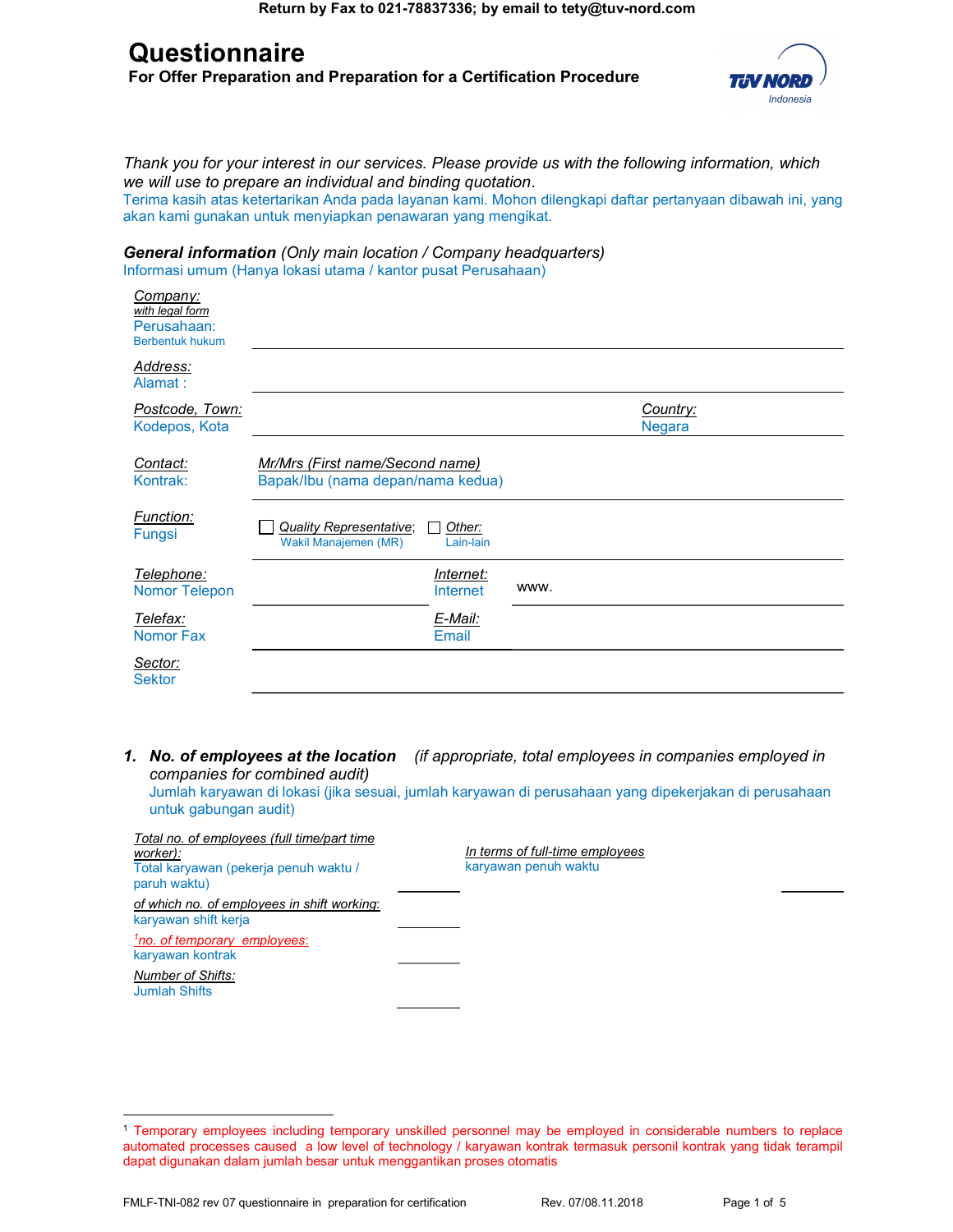| Questionnaire<br>For Offer Preparation and Preparation for a Certification Procedure                                                                                                                                                                                                                                                                                                                                                              |                                                                                               |     |                            | Indonesia                                                                                                   |
|---------------------------------------------------------------------------------------------------------------------------------------------------------------------------------------------------------------------------------------------------------------------------------------------------------------------------------------------------------------------------------------------------------------------------------------------------|-----------------------------------------------------------------------------------------------|-----|----------------------------|-------------------------------------------------------------------------------------------------------------|
| 2. Which certification do you require?<br>Sertifikasi apa yang anda butuhkan?                                                                                                                                                                                                                                                                                                                                                                     |                                                                                               |     |                            |                                                                                                             |
| ISO 9001:2015<br>ISO 14001:2015<br>(Please fill in annex I)                                                                                                                                                                                                                                                                                                                                                                                       | ISO 45001:2018<br>(Please fill in annex III)                                                  |     | <b>OHSAS</b>               | ISO 37001:2016<br>(Please fill in annex II)                                                                 |
| Further standards and services are shown Point 6<br>Standar dan layanan ditunjukkan pada Poin 6                                                                                                                                                                                                                                                                                                                                                   |                                                                                               |     | Your own re-<br>quest:     |                                                                                                             |
| Certificates with regard to ISO 9001:2008 and ISO 14001:2004 are valid<br>until until 14th September 2018. If you want still a certification with regard<br>to ISO 9001:2008 and/or ISO 14001:2004, please mark<br>Sertifikat yang berkaitan dengan ISO 9001:2008 dan ISO 14001:2004<br>berlaku sampai dengan 14 September 2018. Jika masih menginginkan<br>sertifikasi berkenaan dengan ISO 9001:2008 dan/atau ISO 14001:2004,<br>mohon ditandai |                                                                                               |     | ISO 9001:2008              | ISO 14001:2004                                                                                              |
|                                                                                                                                                                                                                                                                                                                                                                                                                                                   |                                                                                               |     | Others                     |                                                                                                             |
| 3. Factors which can influence the time needed for the audit and the cost<br>Faktor yang dapat mempengaruhi waktu yang dibutuhkan untuk audit dan biaya<br>No in-house de-<br>velopment<br>Low process risk<br><b>Tidak ada</b><br>Proses rendah risiko<br>pembinaan in-<br>house                                                                                                                                                                 | <b>Mature Management</b><br>System<br><b>Sistem Manajemen</b><br><b>Matang</b>                |     |                            | <b>Family-owned company</b><br>or simple processes<br>Perusahaan milik<br>keluarga atau proses<br>sederhana |
| Large variety of<br>High process<br>regulations<br>risk<br><b>Berbagai</b><br>Proses tinggi risiko<br>peraturan                                                                                                                                                                                                                                                                                                                                   | Large location with small<br>no. of employees<br>Lokasi yang besar<br>dengan sedikit karyawan |     |                            | Small location with large<br>no. of employees<br>Lokasi kecil dengan<br>banyak karyawan                     |
| Is combined certification required?<br>Gabungan sertifikasi yang dibutuhkan?                                                                                                                                                                                                                                                                                                                                                                      | No                                                                                            |     | Yes: Please fill in Page 3 |                                                                                                             |
| Does an integrated management system already exist<br>in the company?<br>Apakah sistem manajemen terpadu sudah ada di<br>perusahaan?                                                                                                                                                                                                                                                                                                              | No                                                                                            | IO. | Yes, according             |                                                                                                             |
| Is an integrated certification audit (IMS Audit) required?<br>Audit terpadu (IMS Audit) diperlukan?                                                                                                                                                                                                                                                                                                                                               | No                                                                                            |     | ISO 9001                   | Yes, according to the standards:<br>ISO 14001                                                               |
| Were you supported by a consultant?<br>Apakah Anda didukung oleh konsultan?                                                                                                                                                                                                                                                                                                                                                                       | No                                                                                            |     | Yes; by:                   |                                                                                                             |

# 4. Scope / Business operation to be certified

Lingkup / operasi bisnis yang akan disertifikasi

(for example: "Development, manufacture and sale of...", "Trade with..." etc.; Special feature with ISO TS 16949: activities adding value and product development, if applicable) (contoh: "Pengembangan, pembuatan dan penjualan ...", "Perdagangan dengan ..." dll; Fitur khusus dengan ISO TS 16949: aktivitas menambahkan nilai dan pengembangan produk, jika berlaku)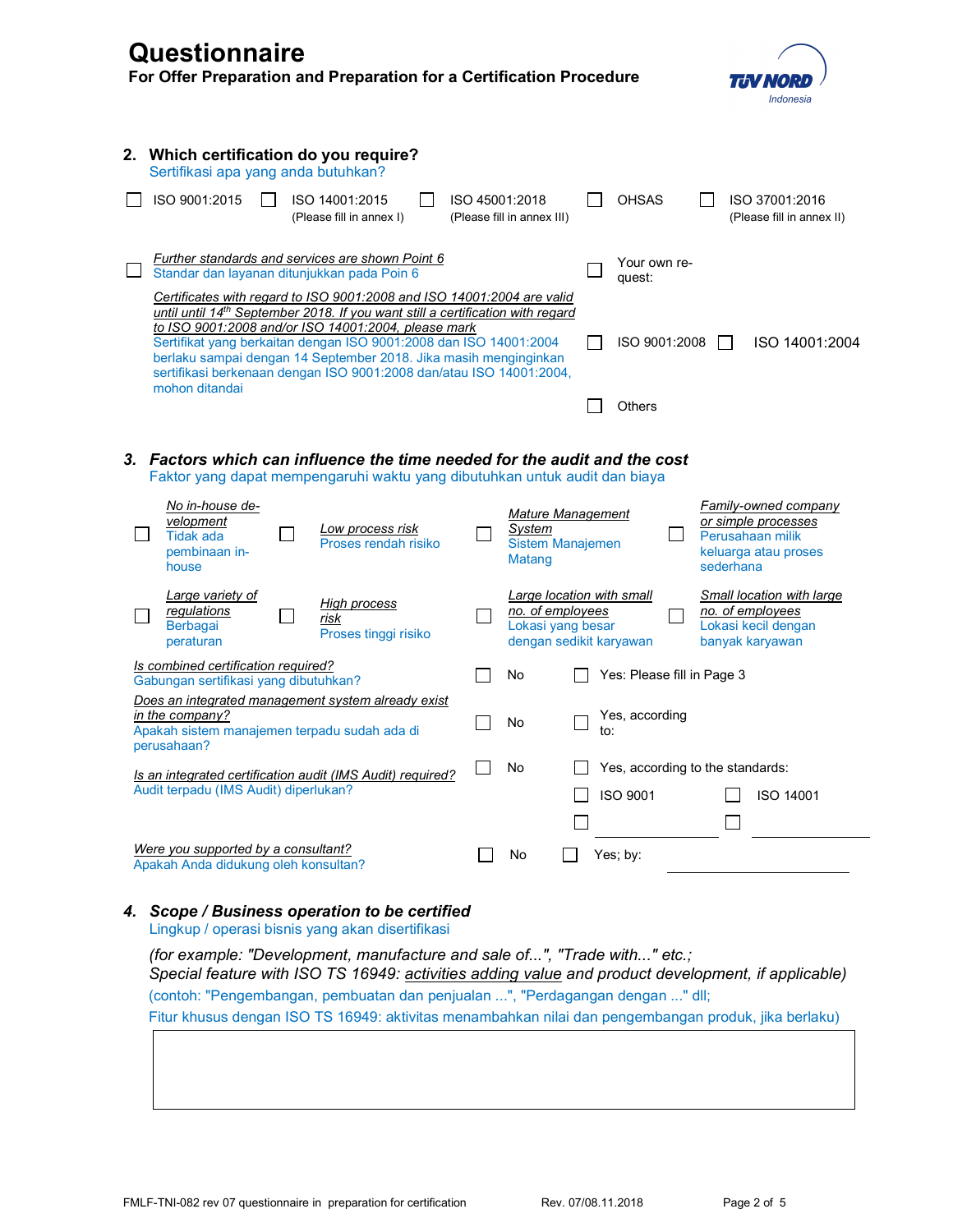

#### 5. Is your company already certified? (existing certifications?)

Apakah perusahaan Anda sudah memiliki sertifikasi? (sertifikasi yang ada?)

| Certificate No.<br>No. Sertifikat | Standard /<br>Directive etc.<br><b>Standar</b> | Certification Company<br>Perusahaan Sertifikasi | Date of certification audit<br><b>Tanggal Audit Sertifikasi</b> | Certificate<br>valid until<br>Sertifikat berlaku<br>sampai |
|-----------------------------------|------------------------------------------------|-------------------------------------------------|-----------------------------------------------------------------|------------------------------------------------------------|
|                                   |                                                |                                                 |                                                                 |                                                            |
|                                   |                                                |                                                 |                                                                 |                                                            |

 $\Box$  No  $\Box$  Yes

#### 6. Is this a transfer audit?

If yes, for which standard

| Certificate No.<br>No. Sertifikat | Standard /<br>Directive etc.<br><b>Standar</b> | <b>Certification Company</b><br>Perusahaan Sertifikasi | Transfer in which audit<br>cycle (SA1/SA2/RC)<br>Transfer di cycle audit<br>(SA1/SA2/RC) |
|-----------------------------------|------------------------------------------------|--------------------------------------------------------|------------------------------------------------------------------------------------------|
|                                   |                                                |                                                        |                                                                                          |
|                                   |                                                |                                                        |                                                                                          |

## 7. Further required certifications and possible annexes

Sertifikasi yang diperlukan lebih lanjut dan kemungkinan lampiran

| <b>ISO 14001</b> | <b>HACCP</b> (Codex Alimentarius) |  |
|------------------|-----------------------------------|--|
| <b>ISO 27001</b> | ISO 22000                         |  |
| <b>OHSAS</b>     | <b>GMP</b>                        |  |
| TS16949          | ISO 37001                         |  |

## 8. Are you a member of an industry, professional or trade association/federation? (Please name)

Apakah anda anggota asosiasi industri, profesi atau perdagangan / federasi?(Mohon nama)

#### 9. Any further information you think may be important for us? Informasi lebih lanjut yang menurut Anda penting bagi kami

Example: language differences, safety conditions issue at your site, threats to impartiality, etc. Contoh: perbedaan bahasa, kondisi keamanan yang terjadi di situs Anda, ancaman terhadap ketidakberpihakan, dll.

We agree that this information may be stored for the purposes of drafting an offer and processing any resulting order or transactions.

Kami setuju bahwa informasi ini dapat disimpan untuk tujuan merancang penawaran dan memproses pesanan atau transaksi.

| Place/Date | Name | Signature <sup>*</sup>                                                                       |
|------------|------|----------------------------------------------------------------------------------------------|
|            |      | *)If sending by email, the sender's address will be accepted                                 |
|            |      | "Jika dikirim melalui email, cukup membubuhkan alamat email pengirim pada bagian "signature" |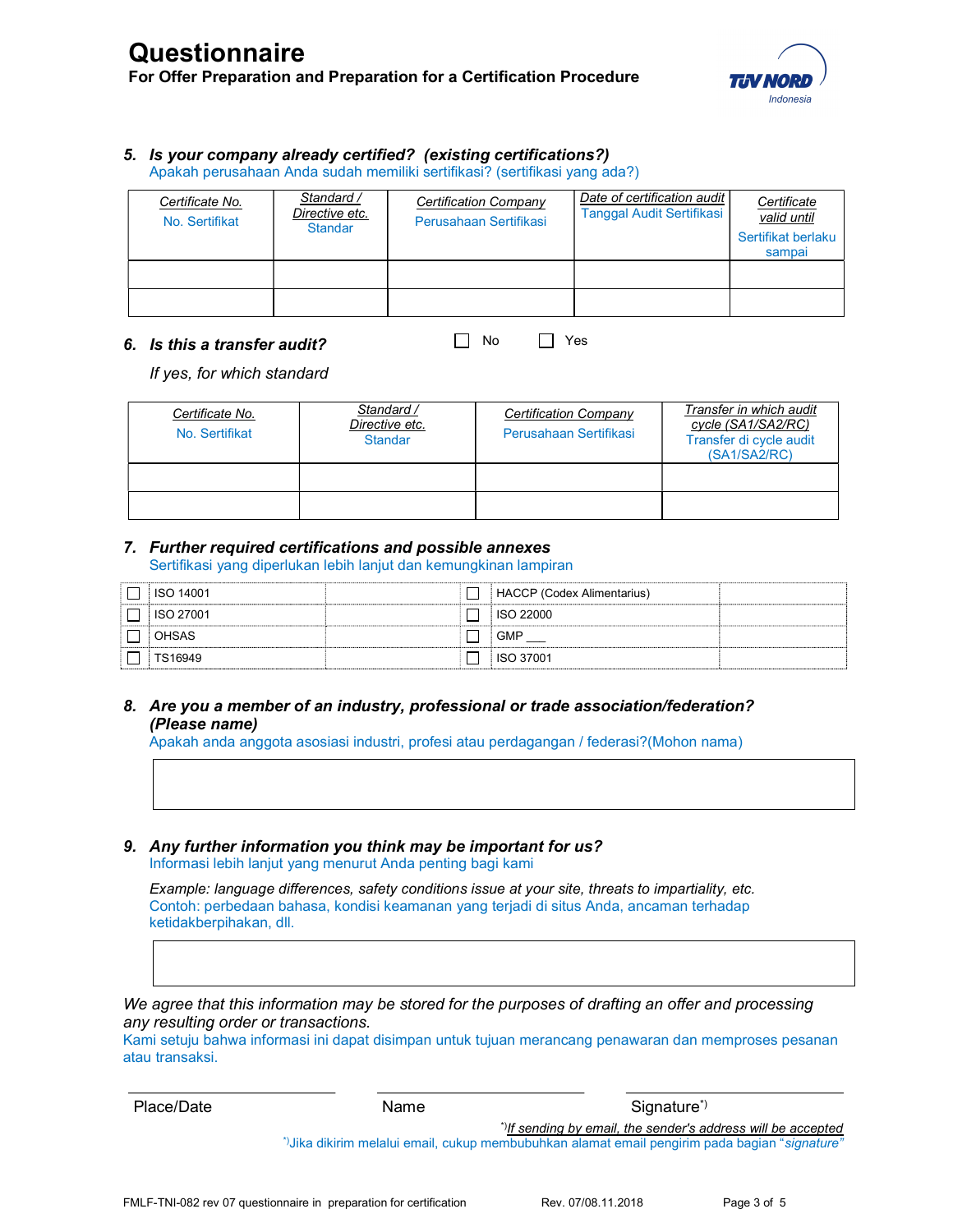# **Questionnaire**

For Offer Preparation and Preparation for a Certification Procedure



# Locations multisites, temporary locations and outsourced processes

### Please add other location in seperate sheet (if any)

Lokasi multisites, lokasi sementara dan proses alih daya Mohon tambahkan lokasi lain dalam lembaran terpisah (jika ada)

| <u> Location No.</u><br><b>Nomor Lokasi</b>                          |                                                                               |                                                                                                  |
|----------------------------------------------------------------------|-------------------------------------------------------------------------------|--------------------------------------------------------------------------------------------------|
| Company:<br>with legal form<br>Perusahaan:<br><b>Berbentuk hukum</b> |                                                                               |                                                                                                  |
| Address:<br>Alamat:                                                  |                                                                               |                                                                                                  |
| Postcode, Town:<br>Kodepos, Kota                                     |                                                                               | Country:<br>Negara:                                                                              |
| Contact:<br><b>Kontrak</b>                                           | Mr./Mrs. (First name / Second name)<br>Bapak/Ibu (nama depan / nama kedua)    |                                                                                                  |
| Function:<br>Fungsi                                                  | <b>Quality Representative:</b><br>Other:<br>Wakil Manajemen (MR)<br>Lain-lain |                                                                                                  |
| Telephone:                                                           | E-Mail:                                                                       |                                                                                                  |
| No. of employees:<br>Karyawan<br>No. of employees in shift working:  |                                                                               | In terms of full-time employees (not for TS16949)<br>Karyawan penuh waktu (bukan untuk TS 16949) |
| <b>Karyawan Shift</b>                                                |                                                                               |                                                                                                  |
| No. of temporary employees*:<br><b>Karyawan Kontrak</b>              |                                                                               |                                                                                                  |
| Outsourced process                                                   | Other:<br><b>Store</b>                                                        |                                                                                                  |
| <b>Temporary location</b><br>Lokasi Sementara                        | Constr.site<br>Project:<br>*) temporary employees from employment agencies    |                                                                                                  |
| Pegawai sementara dari agen tenaga kerja                             |                                                                               |                                                                                                  |